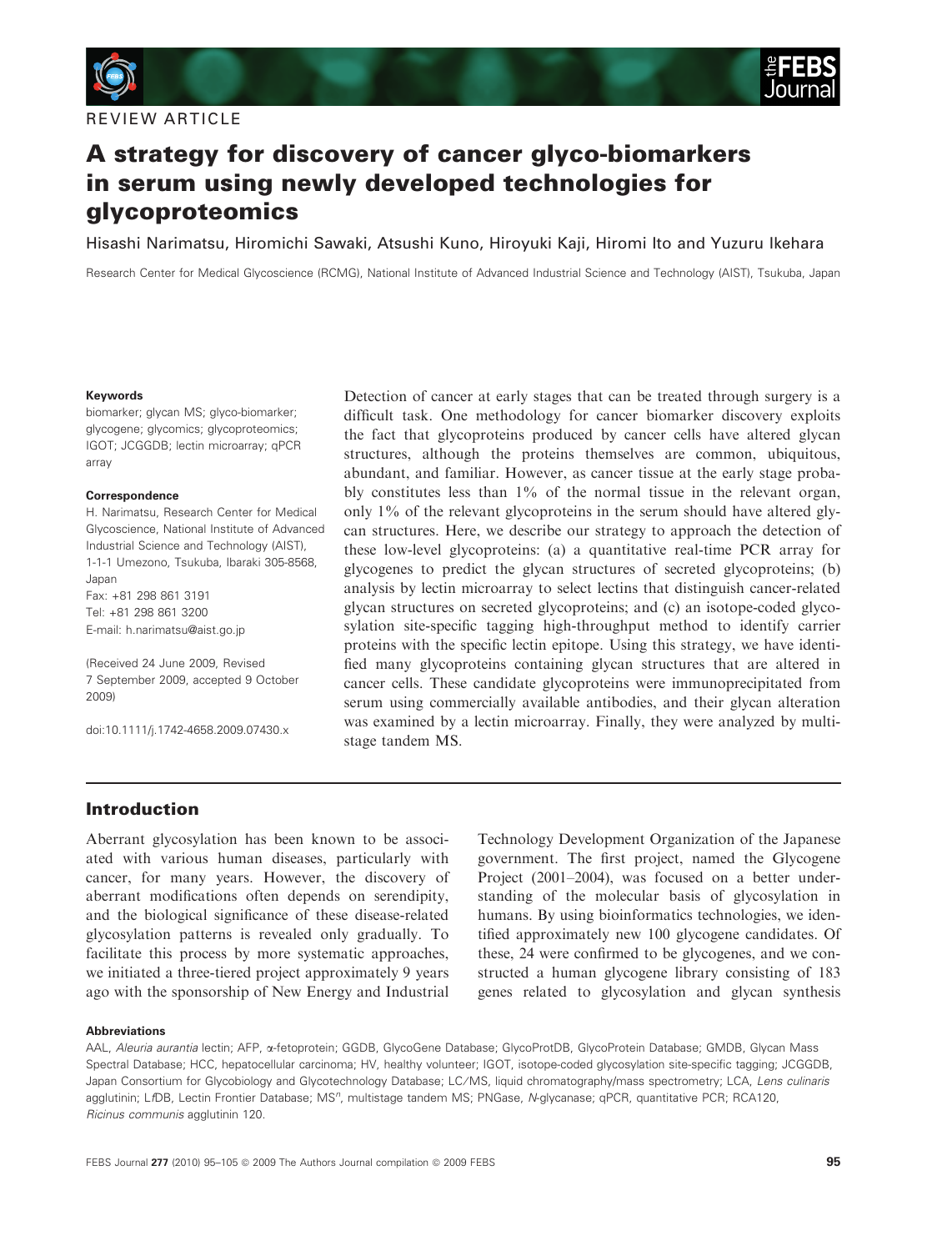pathways [1]. Knowledge of the substrate specificities of these gene products allowed us to better understand the molecular basis of human glycosylation.

The second project was named the Structural Glycomics Project (2003–2006); in this project, we developed two technologies for highly sensitive and high-throughput glycan structural analysis, i.e. a strategy for the identification of oligosaccharide structures using observational multistage mass spectral libraries [2], and an evanescent-field fluorescence-assisted lectin microarray for glycan profiling [3]. Taking full advantage of our glycogene library and detailed information regarding the substrate specificities of the gene products, we developed a glycan library that was then used as a standard to develop instruments for glycan structural analysis, such as a mass spectrometer-based glycan sequencer and lectin microarray-based glycan profiler.

In 2006, we launched a new project termed the Medical Glycomics project. Our aims in the project are two-fold: (a) the development of discovery systems for disease-related glyco-biomarkers; and (b) functional analysis of glycosylation associated with diseases. Armed with our knowledge of human glycosylation, glycan structural analysis systems, the bioinformatics capability and the databases that we have developed over the years, and animal models of aberrant glycosylation and clinical samples, we are now pursuing this goal. Here, we report our cancer glyco-biomarker discoveries made using the technologies that we have developed in past projects.

# Construction of databases as useful tools for glycomics and glycoproteomics research

The results of two past projects concerning the identification of genes involved in glycosylation and glycan synthesis and the development of bioinformatic tools for their study have been made publicly available as the Japan Consortium for Glycobiology and Glycotechnology Database (JCGGDB: http://jcggdb.jp/ index en.html). The JCGGDB includes four subdatabases: the GlycoGene Database (GGDB), the Lectin Frontier Database (LfDB), the GlycoProtein Database (GlycoProtDB), and the Glycan Mass Spectral Database (GMDB).

The GGDB (http://riodb.ibase.aist.go.jp/rcmg/ggdb/) provides users with easy access to information on glycogenes. In the GGDB, the information on each glycogene is stored in XML format: gene names (gene symbols), enzyme names, DNA sequences, tissue distribution (gene expression), substrate specificities, homologous genes, EC numbers, and external links to

various databases. The database also includes graphic information on substrate specificities, etc.

The LfDB (http://riodb.ibase.aist.go.jp/rcmg/glycodb/LectinSearch) provides quantitative interaction data in terms of the affinity constants  $(K_a)$  of a series of lectins for a panel of pyridylaminated glycans obtained by automated frontal affinity chromatography with a fluorescence detection system. As the data are accurate and reliable, providing the absolute values of sugar–protein interactions, the LfDB is a valuable resource in studies of glycan-related biology.

The GlycoProtDB (http://riodb.ibase.aist.go.jp/rcmg/ glycodb/Glc\_ResultSearch) is a searchable database providing information on N-glycoproteins that have been identified experimentally from Caenorhabditis elegans N2 and mouse tissues (strain C52BL/6J, male), as described previously [4]. In the initial phase of this database, we have included a full list of N-glycoproteins from C. elegans and a partial list from mouse liver containing the protein (gene) ID, protein name, glycosylated sites, and kinds of lectins used to capture glycopeptides. In the next phase, we will provide additional data for other tissues of the mouse, such as those of the brain, kidney, lung, and testis, and extend the variety of lectin columns used to capture glycopeptides.

The GMDB (http://riodb.ibase.aist.go.jp/rcmg/glycodb/Ms\_ResultSearch) offers a novel tool for glycomics research, as it enables users to identify glycans very easily and quickly by spectral matching. We are constructing a multistage tandem  $MS$   $(MS<sup>n</sup>)$  spectral database using a variety of structurally defined glycans, some of which were prepared using glycosyltransferases *in vitro* [1,2,5]. The GMDB currently stores collision-induced dissociation spectra (i.e.  $MS<sup>2</sup>$ ,  $MS<sup>3</sup>$  and  $MS<sup>4</sup>$  spectra) of N-glycans, O-glycans, and glycolipid glycans, as well as the partial structures of these glycans. O-glycans were converted to their corresponding alditols before MS acquisition. The other types of glycan stored in the GMDB are mostly tagged with 2-aminopyridine, which can be used for fluorescence detection in HPLC.  $MS<sup>n</sup>$  spectra of glycans containing sialic acids were acquired after methylesterification of sialic acid moieties. All spectra were obtained in the positive ion mode using MALDI– quadrupole ion trap (QIT)-TOF MS.

# A strategy for discovery of cancer glyco-biomarkers

On the basis of the technologies that we developed, we designed a strategy for high-throughput discovery of cancer glyco-biomarkers. As seen in Fig. 1, cultured cancer cells were first examined with two technologies.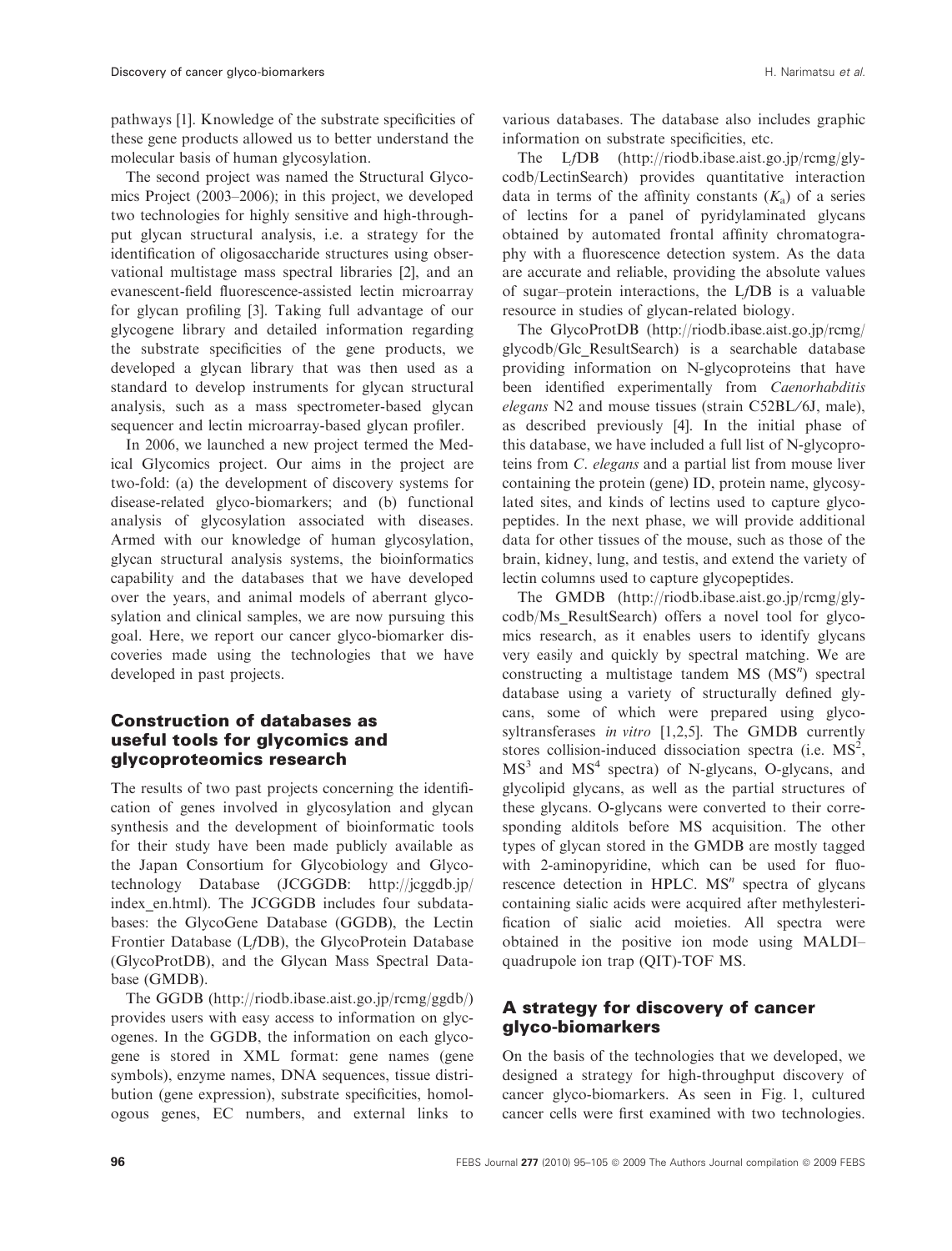First, their mRNAs were extracted, and expression was measured by a quantitative real-time PCR (qPCR) method (shown as stage I in Fig. 1). The qPCR results suggested that different glycan structures were synthesized in different cell lines. Secreted proteins from the same cancer cells were collected from serum-free culture and then applied to a lectin microarray to select lectin(s) that showed differential binding to glycoproteins secreted from each cancer cell line (stage II). After selection of a specific lectin, we employed the isotope-coded glycosylation site-specific tagging (IGOT) method to identify a large number of cancer biomarker candidates, i.e. core proteins that carry an epitope bound by a specific lectin (stage III). The abundance of each glycoprotein in serum was estimated by IGOT using Ricinus communis agglutinin 120 (RCA120), which binds to a ubiquitous N-glycan epitope. Each candidate was immunoprecipitated from serum using commercially available antibodies (stage IV), and their glycan structures were profiled by lectin microarray, and finally determined by  $MS<sup>n</sup>$  technology (stage V). Below, we describe in detail each stage in this process.

## Establishment of a qPCR method for the measurement of 186 human glycogenes

We began by performing a comprehensive study of human glycogenes, which encode proteins involved in glycan synthesis and modification [1]. Almost all human glycogenes have been cloned and are listed in the GGDB, including those encoding glycosyltransferases, sulfotransferases, and sugar–nucleotide transporters. The cDNA clones of glycogenes were used as reference templates for qPCR analysis in the experiments. To improve the throughput of qPCR measurements, we built a customized qPCR array platform for glycogene expression profiling. The qPCR array consists of probes and primer sets for measuring 186 gene mRNAs, and enabled the determination of expression profiles for the 186 glycogenes in a single assay. The reference templates enabled construction of calibration curves across the 186 genes with threshold values, distinguishing signals that arise from actual amplification from arising from nonspecific amplification.

As demonstrated in Fig. 2, glycogene expression was analyzed in two colorectal cancer cell lines, SW480 [6] and COLO 205 [7], by the qPCR array, and then compared with the results of DNA microarray measurements reported in the GEO database (http:// www.ncbi.nlm.nih.gov/geo/). Using qPCR, we were able to accurately quantitate genes with very low expression levels. In contrast, the DNA microarray results were much less accurate. Our qPCR array results indicated that 44 genes had at least a 10-fold difference in expression between the two cell lines. In contrast, 42 genes were identified as being differentially expressed by the DNA microarray, but only when the threshold was decreased to include those showing at least a two-fold difference. Furthermore, DNA microarray analysis missed 15 genes that exhibited more



# **Strategy for cancer biomaker discovery**

Fig. 1. Strategy for cancer glyco-biomarker discovery. The roman numbers indicate the stages described in 'A strategy for discovery of cancer glyco-biomarkers'.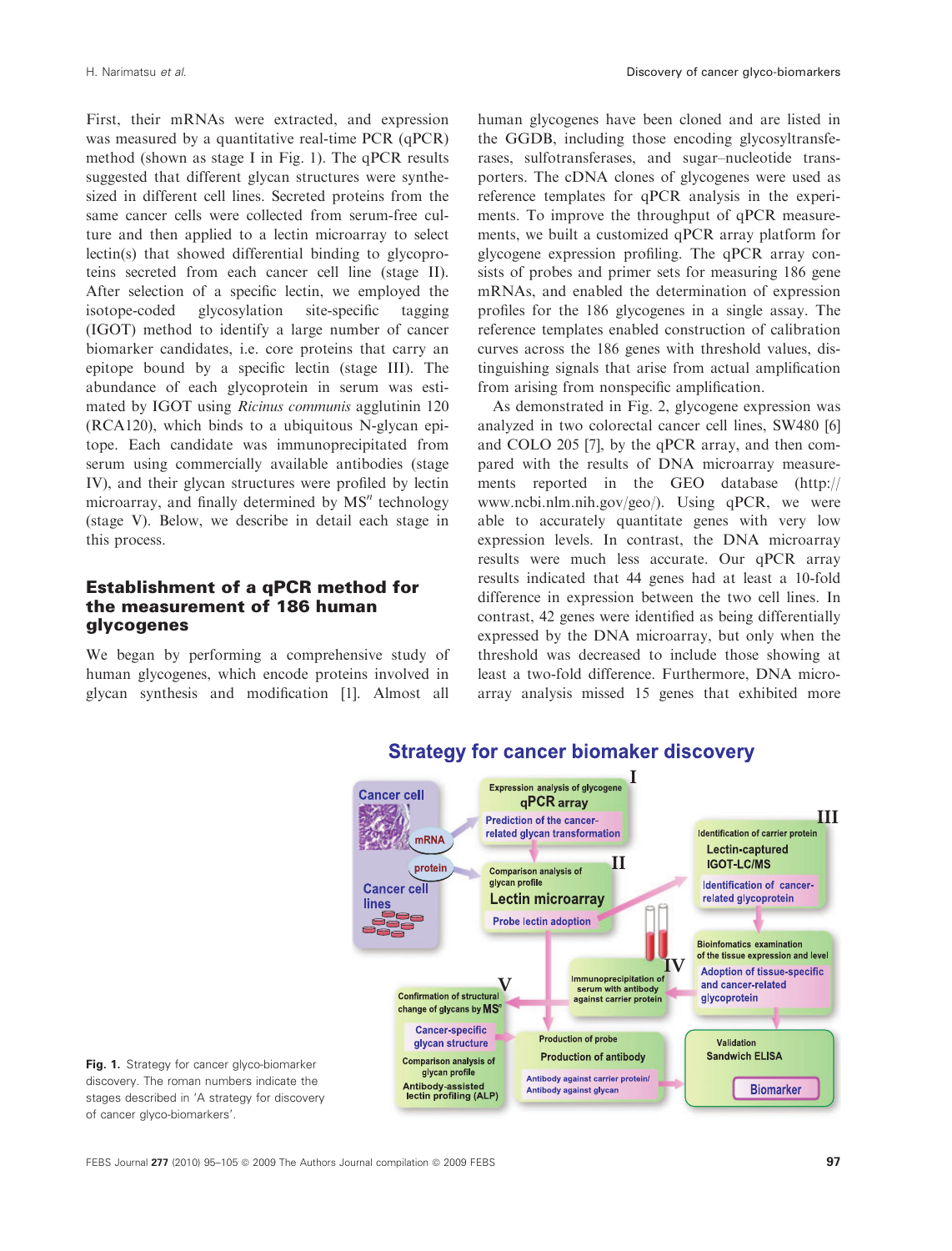**A** 10 000



Fig. 2. Glycogene expression levels in two colorectal cancer cell lines. SW480 and COLO 205 were compared with two analytical methods, DNA microarray (A) and qPCR array (B). (A) Each box represents the expression signal due to each probe for glycogene on a GeneChip Human Genome U133 Plus 2.0 Array (Affymetrix). Values of glycogene expression levels were extracted from the GSE8332 dataset in the GEO database [39]. Raw data were normalized by the RMA method [40], using the JUSTRMA METHOD OF AFFY package in R [41]. Forty-two genes showed differential expression, with twofold or higher increases. Open boxes indicate probes for genes that were unevenly expressed in cells analyzed with the qPCR array. (B) Boxes represent transcript copy number of glycogenes in 7.5 ng of total RNA, measured by qPCR array. Genes with differential or uneven expression are indicated by open boxes.

than a 10-fold change by qPCR analysis. False discovery problems with microarrays are well known [8], but our results highlighted the potential issues of false-negative results. In contrast to DNA microarray analysis,

qPCR provides both sensitivity and accuracy for studying glycogenes. We have been able to increase the measurement throughput to three unknown samples per day without loss of sensitivity or accuracy.

Our qPCR array system determines expression profiles of cells as transcript copy numbers. In our system, we can roughly estimate that the total RNA in a single reaction well is derived from 1000 cells; in various cell lines, the mean copy number for the measured transcripts over the 186 glycogenes was several thousand. Thus, across the 186 glycogenes, the mean copy number was less than 10 per cell. A considerable fraction of the glycogenes are expressed as rare transcripts, with less than one transcript per single cell, shown in Fig. 2 as results below 1000 copies. In our cells, the products of the glycogenes, transferases and transporters, are localized in the Golgi apparatus and/or endoplasmic reticulum, where they synthesize glycans on proteins and lipids [9]. As they are concentrated in a small space, it is likely that a small amount of enzyme may be sufficient to effect large changes in glycan structures. Also, the glycogene regulation at a low level of expression would be expected to affect the frequency of glycan structural alteration in cells. For example, in the hepatic cell line HuH-7, rare transcripts of the B4GALNT3 gene are responsible for synthesis of a specific glycan structure, termed the LacdiNAc moiety, on glycoproteins [10]. From the results of the qPCR measurements, we can further explore glycan alteration during malignant transformation.

## Lectin microarray – a powerful technology for selection of lectins for cancer glyco-biomarkers

The lectin microarray system is an emerging technique for analyzing glycan structures. This method is based on the concept of glycan profiling, and utilizes lectins, a group of glycan-discriminating proteins. In general, however, the glycan–lectin interaction is relatively weak in comparison with, for example, antigen–antibody interactions. Thus, once bound to a lectin on an array, some glycans may dissociate during the washing process, and this often results in a significant reduction in the signal intensity. Unfortunately, most conventional microarray scanners require the washing process. To circumvent this problem, Hirabayashi et al. [3] previously developed a unique lectin microarray based on the principle of evanescent-field fluorescence detection (Fig. 3A). Furthermore, they succeeded in improving the array platform analysis to achieve the highest sensitivity reported to date (the limit of detection is 10 pg of protein for assay) [11].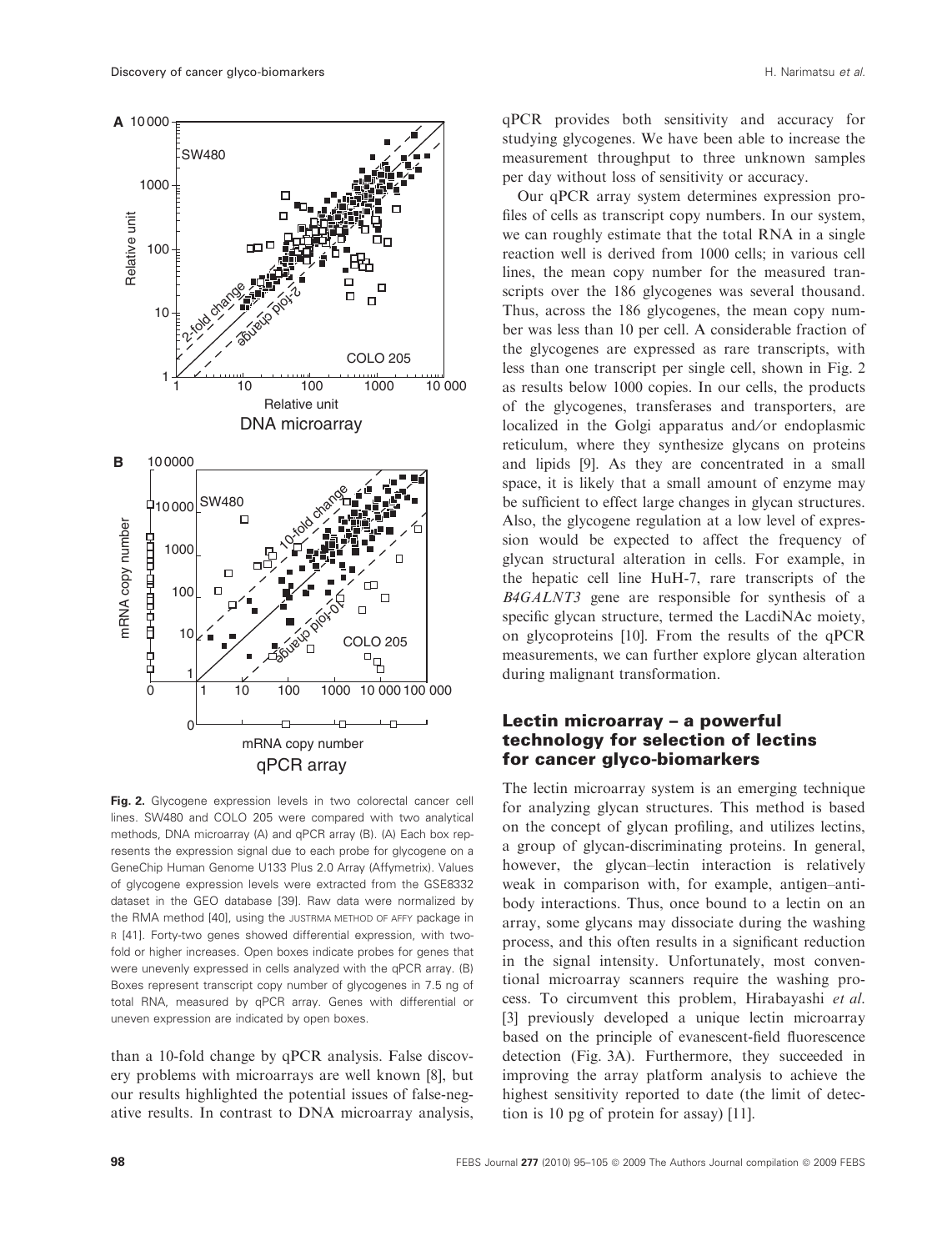As mentioned above, changes in glycosylation patterns correlate well with alterations in the gene expression of individual glycosyltransferases in carcinogenesis and oncogenesis, as well as in cell differentiation and proliferation. Therefore, it is quite possible, by means of differential profiling, to identify aberrant cell surface glycans. Owing to its extremely high sensitivity and accuracy, the lectin microarray system is the best tool for a 'cell profiler', and it is expected to be applicable for selection of cancer-specific lectins and for quality control of stem cells before transplantation [12–15]. Recently, we have constructed systematic manipulation protocols for these approaches, including methods for the preparation of fluorescently labeled glycoproteins from only 10 000 cells and data-mining procedures [16]. Furthermore, we developed a methodology for differential glycan analysis targeting restricted areas of tissue sections (Fig. 3B) [17], which is sufficient to

detect glycoproteins from approximately 1000 cells derived from tissue sections  $(1.0 \text{ mm}^2 \text{ and } 5 \text{ µm} \text{ in}$ thickness). With this system, cancer-related glycan alterations can be clearly detected as signal differences in appropriate lectins on the array (Fig. 3B).

To date, we have accumulated datasets of cell glycan profiles for 80 different cancer cell lines. The obtained datasets could be statistically compared to identify lectins that show significant differences between cell types. For example, supernatants from liver cancer cells, such as HuH-7 [hepatocellular carcinoma (HCC)] [18] and HepG2 (hepatoblastoma) [19] cells, showed differential signals with *Aleuria aurantia* lectin (AAL), which binds fucose [10]. The resultant AAL was then used as a probe for lectin affinity chromatography to capture glycopeptides with aberrant fucosylation in HCC cells prior to comprehensive analysis with IGOT technology to identify glyco-biomarker candidates.



Fig. 3. A schematic for glycan profiling using the lectin microarray. (A) A highly sensitive glycan profiler lectin microarray system on the basis of an evanescent-field fluorescence detection scanner. The fluorescence-labeled glycoproteins binding to the lectins immobilized on the glass slide were selectively detected with the aid of an evanescent wave (the area within 200 nm from the glass surface). The experimental process of the glycan profiling consists of four steps, as follows: step 1, sample preparation; step 2, binding reaction; step 3, array scanning; and step 4, data processing and analysis. Differential glycan profiling between cancer and normal cells enables identification of aberrant glycosylation in cancer [indicated as a red triangle in (B) and (C)] as an alteration in lectin signal pattern. According to the purpose of the analysis, we used different detection methods, i.e. a direct fluorescence-labeling method (B) or an antibody-assisted fluorescence-labeling method (C). For differential analysis among the supernatants from cancer cell lines, we used the former method. In this case, an analyte glycoprotein should be labeled with Cy3 before the binding reaction. Alternatively, the binding reaction was visualized by overlaying a fluorescently labeled detection antibody against the core protein moiety of the target glycoprotein; this is especially useful for verification of glyco-biomarker candidates.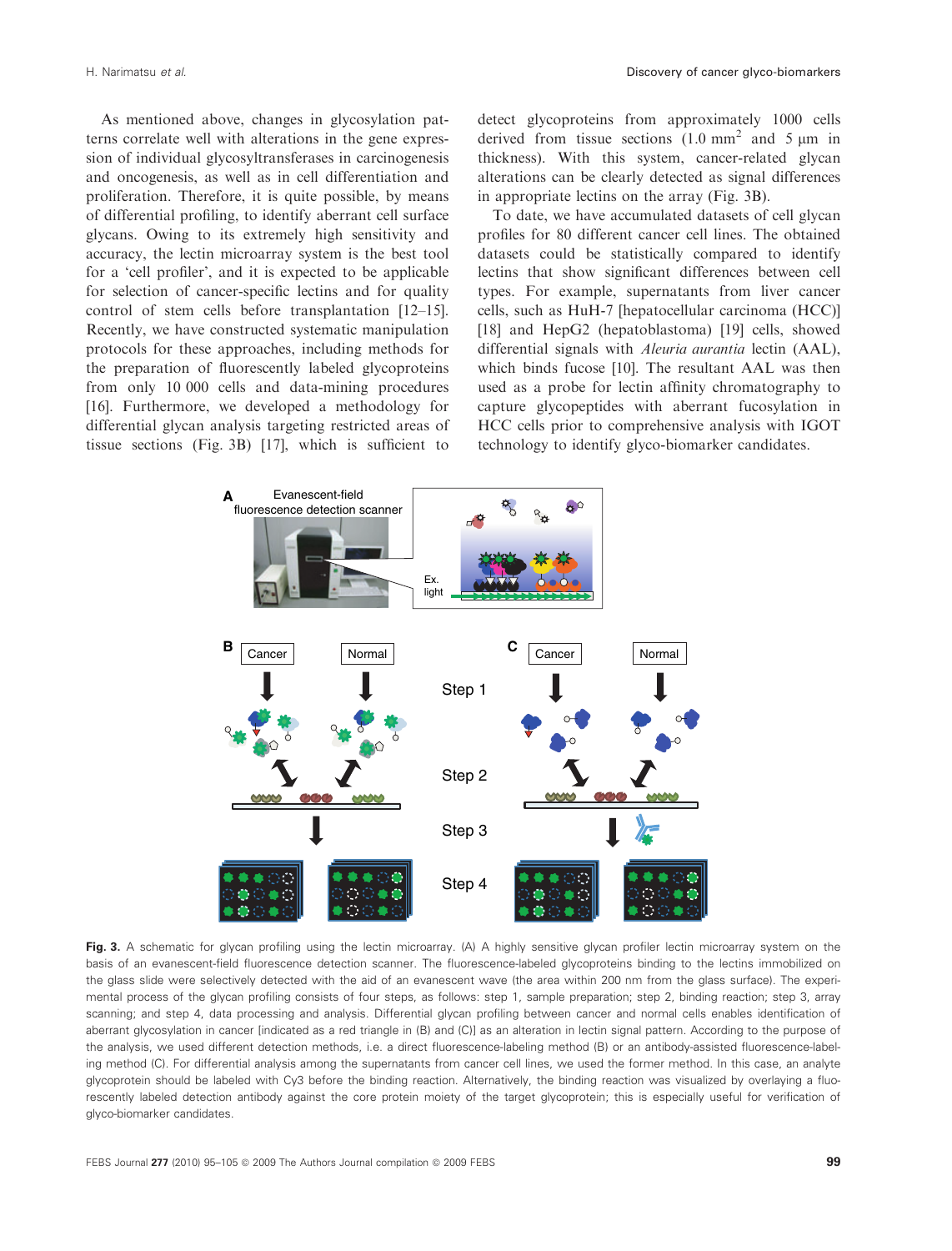## Determination of core proteins with the specific lectin epitope by the IGOT method

In order to identify core proteins modified with specific glycans, glycoproteomic approaches coupled with lectin-mediated affinity capture for glycopeptides and followed by liquid chromatography/mass spectrometry (LC ⁄MS) can be used [4]. The IGOT method for glycoproteomic analysis was developed by Kaji et al. (Fig. 4) [20]. In this method, protein mixtures derived from cells, tissues and culture supernatants are digested with trypsin to generate peptides and glycopeptides, and the glycopeptides are then captured and isolated by lectin affinity chromatography. They are more extensively purified by hydrophilic interaction chromatography, followed by N-glycanase (PNGase) digestion in the presence of stable isotope-labeled water,  $H_2^{18}O$ . During this digestion, the asparagine carrying the N-glycan is converted to aspartic acid, with concomitant incorporation of  $^{18}$ O and release of the glycan. Finally, these  $^{18}$ O-tagged peptides are identified by LC/MS [21]. This technology yields high-throughput identification, and provides a list of hundreds of candidate glyco-biomarkers with their sites of N-glycosylation within approximately 1 week. Thus,

this method allows reliable identification of core N-glycosylated proteins in a high-throughput manner, as the N-glycan binding site is labeled with  $^{18}$ O in the peptide [4,20]. However, if the modification is an O-glycosylation, the method is more difficult, as there is no glycosidase to release the O-glycan from the modified peptides. Although the specifically modified peptide is not easily identified by the IGOT method, sequences from nonglycosylated peptides are observed, allowing identification of the core domain. Then, it is necessary to confirm that the protein has the target O-glycosylation by an alternative method, although it remains difficult to confirm the O-glycan attachment site.

Using the IGOT method, we first attempted to identify serobiomarkers for HCC, in view of the known pathological changes of hepatic cells, i.e. chronic hepatitis and hepatic cirrhosis. We selected AAL as a probe for the capture of fucosylated glycans, according to the results of the glycogene expression profile described above. Starting from their culture media, AAL-bound glycopeptides were identified by IGOT-LC/MS; at the same time, AAL-bound glycopeptides were collected and identified from the sera of HCC patients and healthy volunteers (HVs). Glyco-biomarker candidates were selected by comparison of these glycoprotein profiles (Fig. 5). We identified about 180 AAL-bound



Fig. 4. Outline of the IGOT-LC/MS method. The sample protein mixture is digested with a protease such as trypsin to prepare a peptide pool. Glycopeptides are captured with a probe lectin column from the pool, and followed by hydrophilic interaction chromatography (HIC). Purified glycopeptides are treated with PNGase in <sup>18</sup>O-labeled water to remove the glycan moiety and label the glycosylation asparagine with the stable isotope, <sup>18</sup>O. The labeled peptides are identified by LC/MS analysis.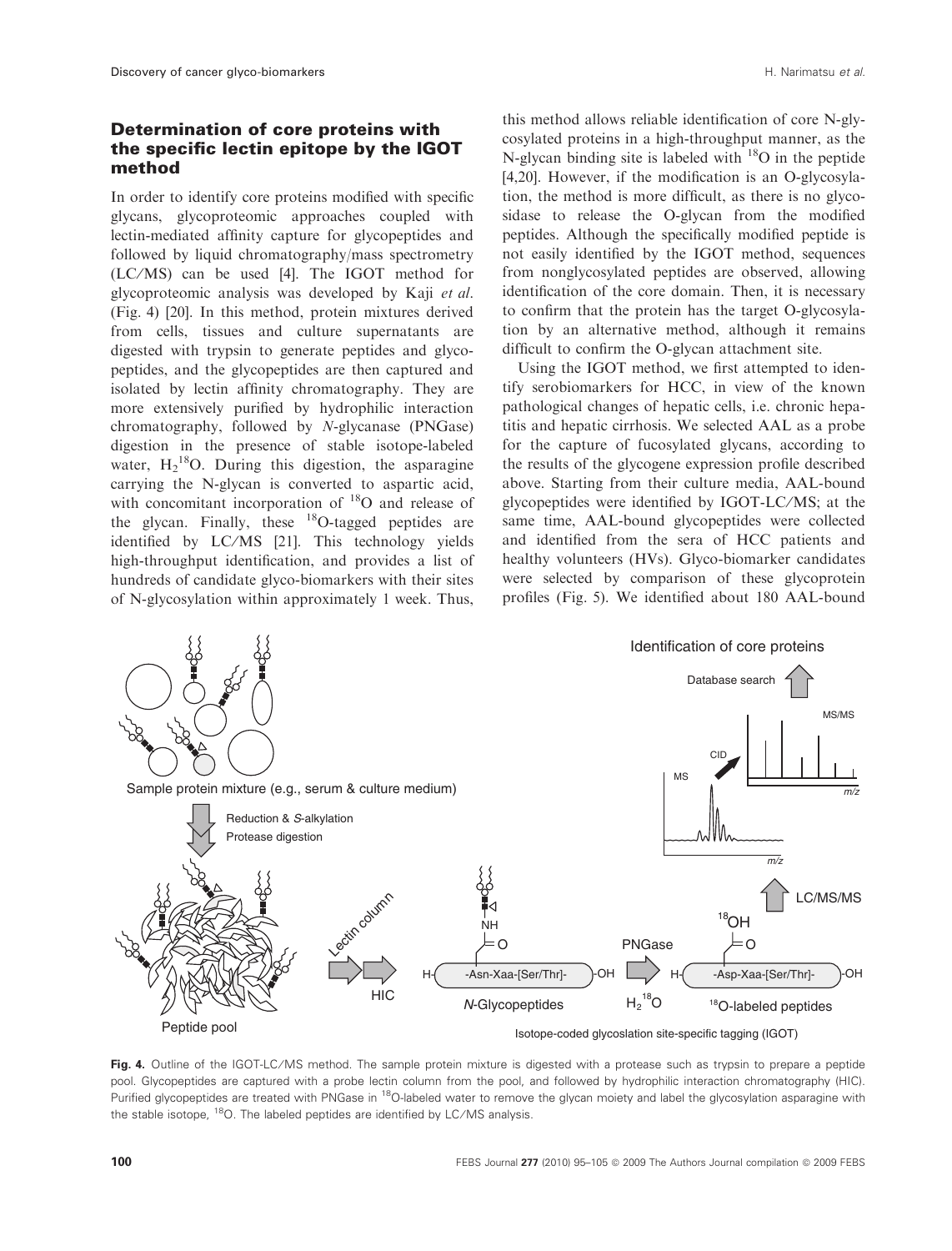

Fig. 5. Selection of glyco-biomarker candidates by comparison of glycoprotein profiles for further validation. Glycoproteins identified from the sera of HCC patients and culture media of hepatoma cells (HepG2 and HuH-7) with the probe lectin, AAL, are compared with those found in the sera of HVs. Overlapping proteins are removed from the candidates. The profiles are then compared with those of RCA120. Overlapping proteins appearing in the dark gray area of the Venn diagram are thought to be relatively abundant in serum, and are primary candidates for further validation. Glycoproteins found in the pale gray area are secondary candidates that are thought to be less abundant in serum and therefore more challenging to study.

glycoproteins from the culture media and HCC patient sera. Of these,  $\sim 60$  proteins were discarded, as they were also identified from the sera of HVs. To estimate the abundance of the remaining candidates in serum, glycopeptides containing common serum glycans, namely sialylated bianntenary glycans, were captured with RCA120 after bacterial sialidase treatment, and then identified by IGOT-LC/MS analysis. RCA120 binds to the Gal $\beta$ 1-4GlcNAc (LacNAc) structure, which is a ubiquitous N-glycan epitope. Therefore, the frequency of peptide identification following RCA120 capture is considered to be associated with the level of abundance. Among the remaining 120 candidates, about half were also observed in the RCA120-bound fraction, and included a-fetoprotein (AFP) (probably the AFP-L3 fraction) and Golgi phosphoprotein GP73, which are known to be HCC markers [22,23]. These results strongly indicate that this approach would be successful for the identification of glycobiomarkers. Thus, we were able to identify nearly 65 candidate fucosylated glyco-biomarkers for liver cancer. We next proceeded to examine whether these candidates would be useful for clinical diagnosis.

## Verification of glyco-alteration in candidate glycoproteins to determine clinical utility

After the identification of numerous candidate glycoproteins with cancer-associated glyco-alterations, it was necessary to confirm their usefulness by differential analysis of 100 or more clinical samples. This step required a reliable glyco-technology to analyze the samples in a high-throughput manner. Furthermore, in many cases, the concentrations of the serum glycoproteins with cancer-associated glyco-alterations are considered to be extremely low, as observed for Lens culinaris agglutinin (LCA) lectin-binding AFP (the so-called AFP-L3 fraction), which represents 30% of  $10-100$  ng·mL<sup>-1</sup> AFP in HCC patients. However, there had been no highly sensitive, reliable system for differential glycan analysis of a target glycoprotein. To overcome this challenge, Kuno et al. [24] recently developed a focused differential glycan analysis system with antibody-assisted lectin profiling (Fig. 3C). In this system, 100 ng or less of each candidate is immunoprecipitated from serum using an antibody against the core protein moiety of the candidate glycoprotein (Step 1 in Fig. 3C). The enriched glycoprotein can then be quantified by western blotting, and a small portion of the eluate can subsequently be directly applied to a lectin microarray (Step 2 in Fig. 3C). After incubation with the lectin microarray, bound glycoproteins were detected using the specific antibody (Step 3 in Fig. 3C). The resultant microarray data were used to validate the glyco-alteration and select the best lectin for cancer diagnosis. This antibody-assisted lectin profiling method has several advantages that make it a versatile technology: (a) the target protein does not need to be highly purified, because each lectin signal is observed only through the contribution of the detection antibody; (b) specific signals corresponding to the target glycoprotein glycans can be obtained at nanogram levels; (c) the target glycoproteins can be detected in a rapid, reproducible and high-throughput manner; and (d) statistical analysis of lectin signals makes it possible to select an optimal lectin–antibody set and facilitates construction of a sandwich assay for glyco-marker validation.

## Confirmation of glycan structure using **MS**<sup>n</sup> technology

Analytical difficulties in the analysis of glycan structures arise primarily from their structural complexity, which includes variation in branching, linkage, and stereochemistry. Recently, identification of the detailed glycan structures on glycoproteins has been performed using MS<sup>n</sup>-based analytical methods. In MS analysis, it is important that a suitable derivatization method is selected, as the ionization efficiency of glycans (especially sialylated or sulfated glycans) is generally low. Therefore, glycans are typically derivatized by perme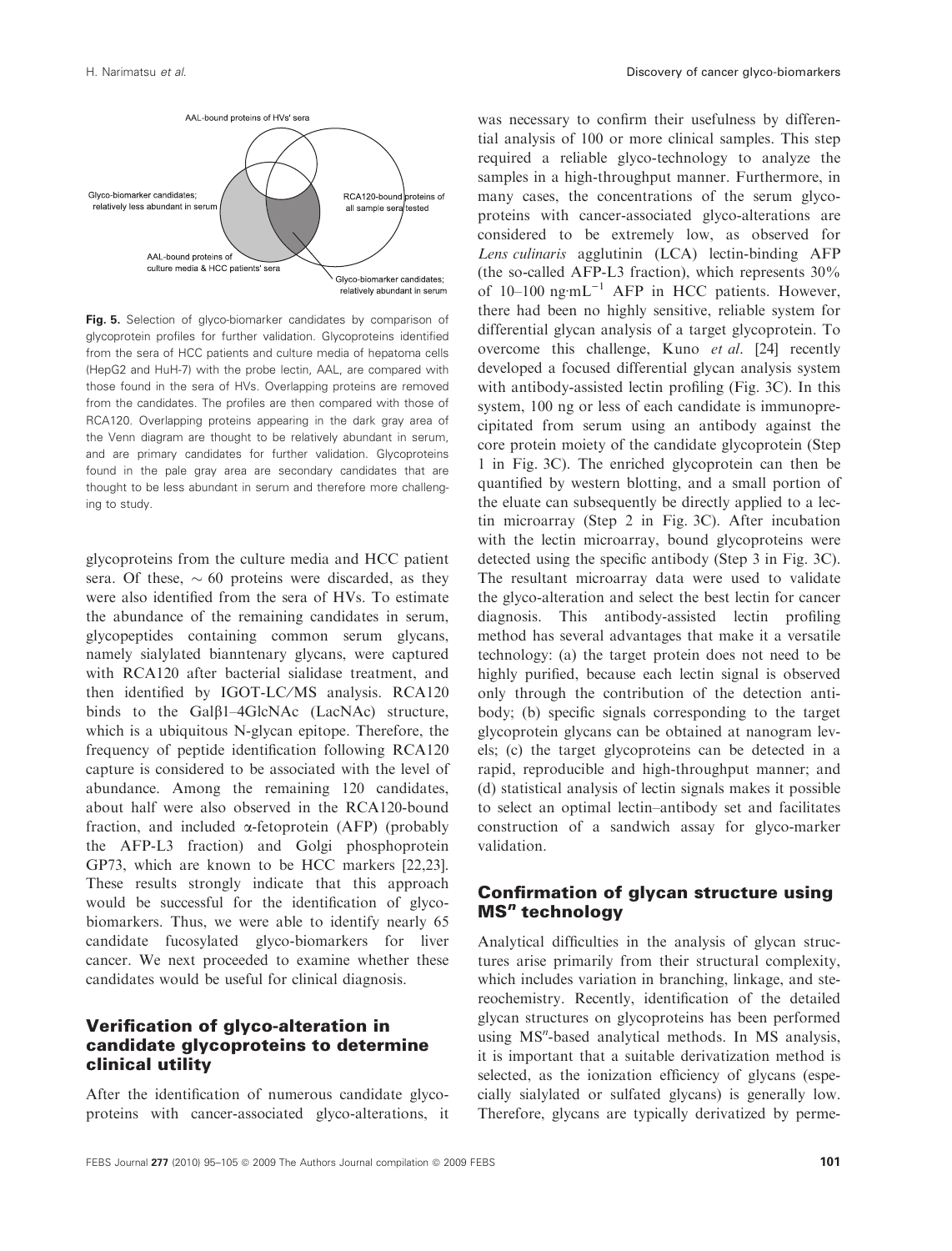thylation [25], by methylesterification of sialic acids [26] or by reducing end-labeling [27,28] before MS analysis, in order to ensure the highest sensitivity. Many analytical technologies are being developed to facilitate the structural analysis of glycans. In general, the current principal technologies in use are: (a) de novo sequencing; (b) glycan mass fingerprinting [29]; and (c)  $MS<sup>n</sup>$  spectral matching [2,30–32]. Determination of glycan structures using the first two methods is driving the development of better tools for glycan analysis by  $MS<sup>n</sup>$  techniques.

We are currently building a spectral library of glycan structures by measuring  $MS<sup>n</sup>$  spectra of a variety of glycans, as glycans or glycopeptides with various structures can be synthesized *in vitro* by using specific enzymes  $[1,2,5]$ . MS<sup>n</sup> experiments have revealed that different glycan structures give rise to distinct fragmentation patterns in collision-induced dissociation spectra. Therefore, structural assignment of the complicated glycans can be performed by using  $MS<sup>n</sup>$ spectral libraries without the need for detailed identification of fragment ions. Indeed, we have previously demonstrated the application of this method to the determination of the glycan structure of a form of AFP [10]. However, identification of the details of a glycan structural change on a glycoprotein is limited, as a comparatively large amount of a relatively homogeneous sample of the target glycoprotein is required. To facilitate the preparation of the sample, an antibody with good specificity and strong affinity is required for immunoprecipitation and purification. With the present MS technology, approximately  $1 \mu$ g of glycoprotein is the minimum required for analysis of the glycan structure [2,10]. Thus, it still remains challenging to determine the glycan structures of glycoproteins present in serum at low levels, although structural analysis of glycans from cultured cells is more feasible [10]. As there is no universal method for the rapid and reliable identification of glycan structure, research goals must dictate the best method or combination of methods for analysis.

The four technologies for glycomics and glycoproteomics have various advantages and disadvantages. The lectin microarray has the highest sensitivity, with only 1000 cells being required to obtain glycan profiles. In contrast, MS analysis for glycan identification requires more than  $10<sup>7</sup>$  cells. However, the final determination of glycan structure can only be performed by  $MS<sup>n</sup>$  experiments. IGOT-LC/MS can be utilized for the discovery of candidate glycoproteins in a high-throughput manner. Finally, the qPCR method is useful to confirm predicted alterations in glycan structures.

## Future challenges in the discovery of glyco-biomarkers

Our ultimate goal is the discovery of cancer glycobiomarkers with high sensitivity and specificity that are useful for clinical diagnosis. However, sensitivity and specificity are often contrasting properties; that is, the more sensitive marker usually shows less specificity. Cancer cells grow with the help of cancer-associated stromal cells, such as vascular endothelial cells, infiltrating inflammatory cells, bone marrow-derived cells, and myofibroblasts [33,34]. Such stromal cells are difficult to distinguish from those involved in wound healing and inflammation. In association with cancer growth, the stromal cells grow and expand to release many glycoproteins into serum. Thus, serum derived from patients with advanced cancers often contains complicated protein patterns that are not directly related to cancer cells. We believe, then, that it is quite difficult to identify true cancer glyco-biomarkers in such a complex mixture. For this reason, we begin our experiments with cultured cancer cells and cancer tissues obtained by microdissection. Unfortunately, researchers often analyze the serum of patients with advanced cancer without paying much attention to the histopathological status. It is easy to find markers that differentiate between healthy individuals and patients with advanced cancer, but useful biomarkers may make up less than 1% of the differential markers identified. In the case of liver cancer, for example, a human liver weighs  $\sim$  1.5–2.0 kg on average. For early detection of liver cancer, the tumor should be diagnosed when it is only 1.0–1.5 cm in diameter, representing less than 1% of the whole liver weight. Thus, a cancerderived glycoprotein in which the glycan structure is altered from that of noncancerous cells constitutes less than 1% of the glycoprotein population. In our view, then, to identify biomarkers with specificity, the proteins must be produced by the cancer cells themselves, and such glyco-biomarkers are present in serum at very low levels.

An earlier study of liver cancer detection used a very different approach to identify cancer glyco-biomarkers [35,36]. The authors recovered all of the glycoproteins from serum, released the N-glycans from the total glycoprotein pool by PNGase digestion, and then performed N-glycan profiling using MS. The study compared the total N-glycans from sera of healthy volunteers and liver cancer patients, and reported dramatic differences in N-glycan profiles between these two groups. However, it is well established that liver cancer occurs through the process of chronic liver inflammation followed by hepatic cirrhosis. Liver cancer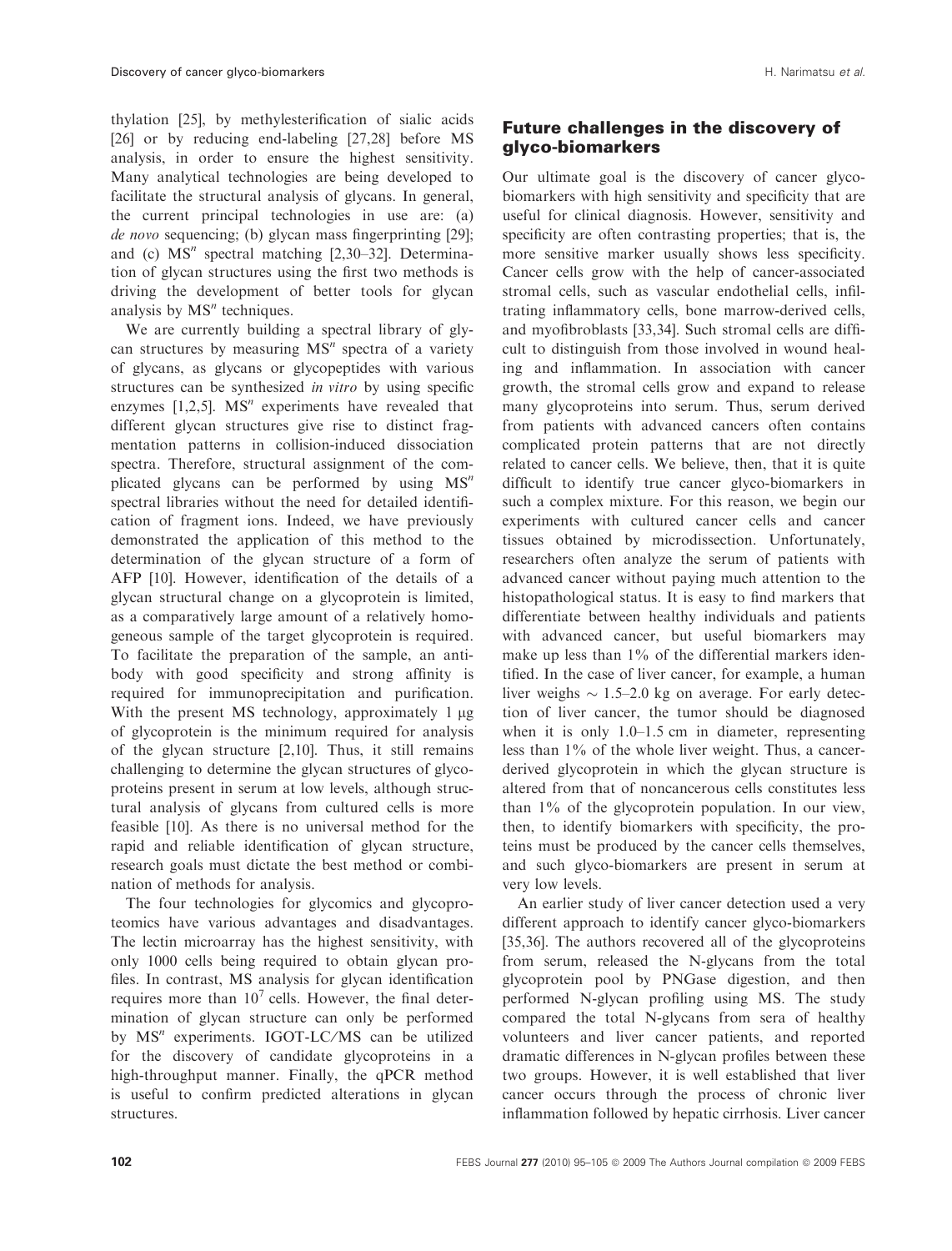appears near the end-stage of hepatic cirrhosis, at which time many patients are suffering from loss of liver function and malnutrition. Thus, comparison of N-glycan changes in total serum glycoproteins between HVs and liver cancer patients is likely to identify more markers of liver function than cancer markers.

A challenge for future research is to increase the sensitivity of assays for biomarkers, which is a key to early detection. Currently,  $1 \mu g$  of glycoprotein is required to determine its N-glycan structure by MS technology. Thus, it is currently impossible to discover glyco-biomarkers in serum using MS. MS technology is more useful for the determination of glycan structural changes. Previously, we were able to use MS to determine the N-glycan structure of AFP produced by cultured cells, because we could purify AFP in largescale culture [10]. To determine the N-glycan structure of AFP from serum would require  $\sim 100 \text{ mL}$  of serum, as the concentration is only about 10  $ng$ mL<sup>-1</sup>. In our strategy, we use one very sensitive and one high-throughput technology, i.e. an evanescent-field fluorescence detection lectin microarray and the IGOT method, in place of MS analysis as a first approach to address the sensitivity challenge. If a detection technology with 10-fold higher sensitivity could be developed, it would theoretically become possible to detect markers in one-tenth of the amount of cancer tissue that is currently needed. As antibodies have the best specificity and affinity of any protein–protein interaction studied thus far, our final goal is to develop detection kits using simple sandwich assays. Although it is not so difficult to produce a specific antibody against a protein core, it is quite challenging to probe a specific glycan structure. The binding affinity of lectins is generally quite weak, which is a disadvantage for sensitive detection of glycans. We foresee two possible ways to solve this problem: the first is the development of antibodies or other molecules that recognize specific glycan structures; and the second is the amplification of the signals that result from lectin binding to increase their sensitivity.

The final challenge to be faced is the feasibility of using biomarkers in the drug development process. Incorporation of biomarkers into phase II clinical trial studies has been widely accepted to improve the drug development process, but they have not replaced conventional clinical trial endpoints [37]. Indeed, any biomarkers identified from either proteomic or glycomics approaches have failed to generate robust clinical endpoints, owing to their lack of specificity. In contrast, the glycoprotein biomarkers identified by our strategy may have the potential to be incorporated into phase II clinical trials, because of their disease specificity.

Furthermore, the technology described in this review may help to establish specific biomarkers for both cancer cells and stromal cells, helped by recent developments in our understanding of their pathobiological function [38]. Thus, the tools presented here for glycomics and glycoproteomics have the potential to provide a better understanding of how biomarkers can be utilized in the clinic.

### Acknowledgements

All the work described here, except for the development of databases, was supported by New Energy and Industrial Technology Development Organization of the Ministry of Economy, Trades and Industry of the Japanese government. The work of database construction is supported by the Integrated Database Project of the Ministry of Education, Culture, Sports, Science and Technology of the Japanese government.

#### **References**

- 1 Narimatsu H (2004) Construction of a human glycogene library and comprehensive functional analysis. Glycoconj J 21, 17–24.
- 2 Kameyama A, Kikuchi N, Nakaya S, Ito H, Sato T, Shikanai T, Takahashi Y, Takahashi K & Narimatsu H (2005) A strategy for identification of oligosaccharide structures using observational multistage mass spectral library. Anal Chem 77, 4719–4725.
- 3 Kuno A, Uchiyama N, Koseki-Kuno S, Ebe Y, Takashima S, Yamada M & Hirabayashi J (2005) Evanescent-field fluorescence-assisted lectin microarray: a new strategy for glycan profiling. Nat Methods 2, 851–856.
- 4 Kaji H, Saito H, Yamauchi Y, Shinkawa T, Taoka M, Hirabayashi J, Kasai K-i, Takahashi N & Isobe T (2003) Lectin affinity capture, isotope-coded tagging and mass spectrometry to identify N-linked glycoproteins. Nat Biotechnol 21, 667–672.
- 5 Ito H, Kameyama A, Sato T, Kiyohara K, Nakahara Y & Narimatsu H (2005) Molecular-weight-tagged glycopeptide library: efficient construction and applications. Angewandte Chemie (Int Ed) 44, 4547– 4549.
- 6 Fogh J, Wright W & Loveless J (1977) Absence of HeLa cell contamination in 169 cell lines derived from human tumors. *J Natl Cancer Inst* 58, 209-214.
- 7 Semple T, Quinn L, Woods L & Moore G (1978) Tumor and lymphoid cell lines from a patient with carcinoma of the colon for a cytotoxicity model. Cancer Res 38, 1345–1355.
- 8 Schmittgen T (2001) Real-time quantitative PCR. Methods 25, 383–385.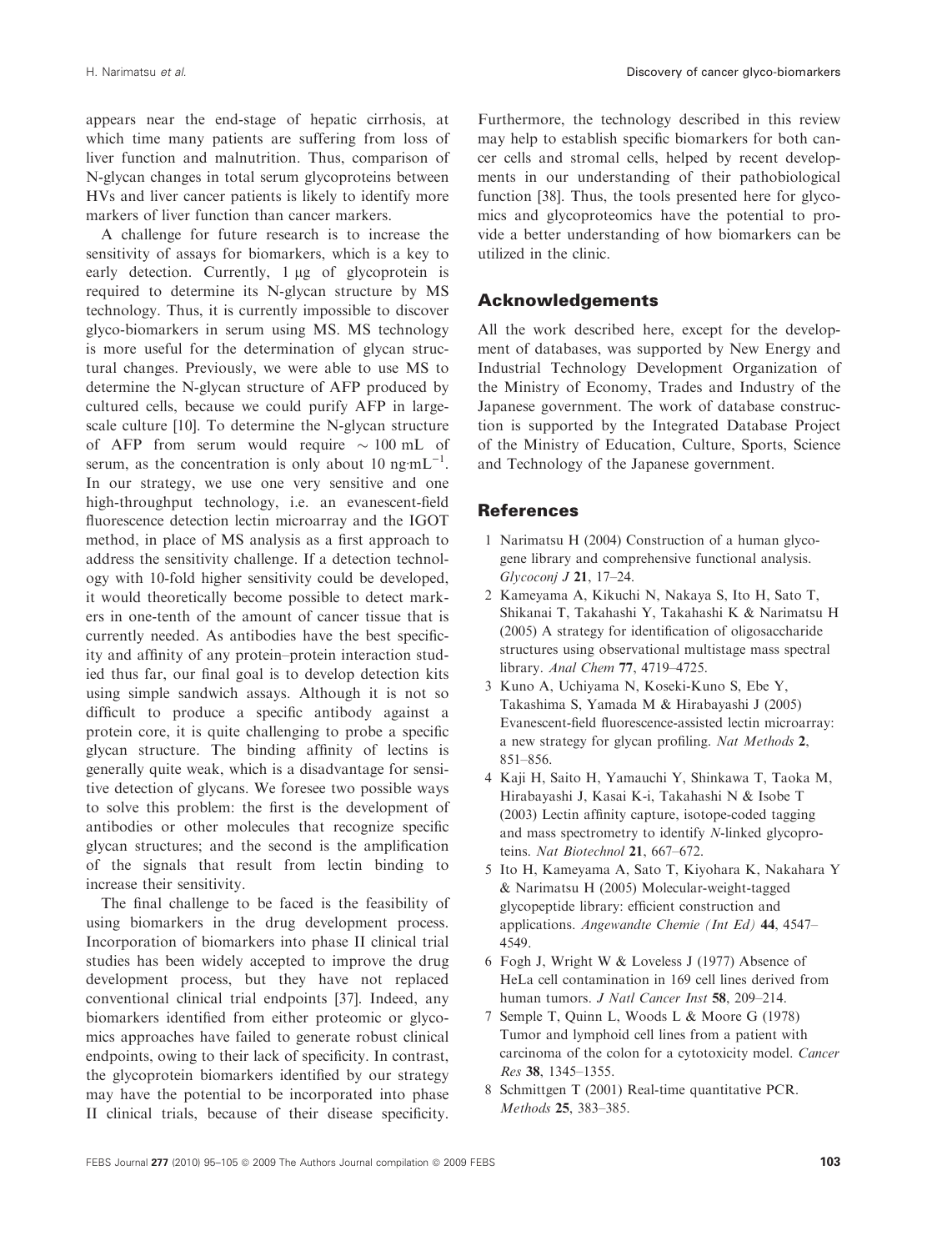- 9 Kikuchi N & Narimatsu H (2006) Bioinformatics for comprehensive finding and analysis of glycosyltransferases. Biochim Biophys Acta 1760, 578–583.
- 10 Ito H, Kuno A, Sawaki H, Sogabe M, Ozaki H, Tanaka Y, Mizokami M, Shoda J-I, Angata T, Sato T et al. (2009) Strategy for glycoproteomics: identification of glyco-alteration using multiple glycan profiling tools. J Proteome Res 8, 1358–1367.
- 11 Uchiyama N, Kuno A, Tateno H, Kubo Y, Mizuno M, Noguchi M & Hirabayashi J (2008) Optimization of evanescent-field fluorescence-assisted lectin microarray for high-sensitivity detection of monovalent oligosaccharides and glycoproteins. Proteomics 8, 3042–3050.
- 12 Ebe Y, Kuno A, Uchiyama N, Koseki-Kuno S, Yamada M, Sato T, Narimatsu H & Hirabayashi J (2006) Application of lectin microarray to crude samples: differential glycan profiling of lec mutants. J Biochem 139, 323–327.
- 13 Pilobello KT, Slawek DE & Mahal LK (2007) A ratiometric lectin microarray approach to analysis of the dynamic mammalian glycome. Proc Natl Acad Sci USA 104, 11534–11539.
- 14 Tateno H, Uchiyama N, Kuno A, Togayachi A, Sato T, Narimatsu H & Hirabayashi J (2007) A novel strategy for mammalian cell surface glycome profiling using lectin microarray. Glycobiology 17, 1138–1146.
- 15 Krishnamoorthy L, Bess JW, Preston AB, Nagashima K & Mahal LK (2009) HIV-1 and microvesicles from T cells share a common glycome, arguing for a common origin. Nat Chem Biol 5, 244–250.
- 16 Kuno A, Itakura Y, Toyoda M, Takahashi Y, Yamada M, Umezawa A & Hirabayashi J (2008) Development of a data-mining system for differential profiling of cell glycoproteins based on lectin microarray. J Proteomics Bioinformatics 1, 68–72.
- 17 Matsuda A, Kuno A, Ishida H, Kawamoto T, Shoda J-I & Hirabayashi J (2008) Development of an all-inone technology for glycan profiling targeting formalinembedded tissue sections. Biochem Biophys Res Commun 370, 259–263.
- 18 Nakabayashi H, Taketa K, Miyano K, Yamane T & Sato J (1982) Growth of human hepatoma cells lines with differentiated functions in chemically defined medium. Cancer Res 42, 3858–3863.
- 19 Aden DP, Fogel A, Plotkin S, Damjanov I & Knowles BB (1979) Controlled synthesis of HBsAg in a differentiated human liver carcinoma-derived cell line. Nature 282, 615–616.
- 20 Kaji H, Yamauchi Y, Takahashi N & Isobe T (2006) Mass spectrometric identification of N-linked glycopeptides using lectin-mediated affinity capture and glycosylation site-specific stable isotope tagging. Nat Protocols 1, 3019–3027.
- 21 Natsume T, Yamauchi Y, Nakayama H, Shinkawa T, Yanagida M, Takahashi N & Isobe T (2002) A direct

nanoflow liquid chromatography–tandem mass spectrometry system for interaction proteomics. Anal Chem 74, 4725–4733.

- 22 Kagebayashi C, Yamaguchi I, Akinaga A, Kitano H, Yokoyama K, Satomura M, Kurosawa T, Watanabe M, Kawabata T, Chang W et al. (2009) Automated immunoassay system for AFP-L3% using on-chip electrokinetic reaction and separation by affinity electrophoresis. Anal Biochem 388, 306–311.
- 23 Wang M, Long RE, Comunale MA, Junaidi O, Marrero J, Di Bisceglie AM, Block TM & Mehta AS (2009) Novel fucosylated biomarkers for the early detection of hepatocellular carcinoma. Cancer Epidemiol Biomarkers Prev 18, 1914–1921.
- 24 Kuno A, Kato Y, Matsuda A, Kaneko MK, Ito H, Amano K, Chiba Y, Narimatsu H & Hirabayashi J (2009) Focused differential glycan analysis with the platform antibody-assisted lectin profiling for glycan-related biomarker verification. Mol Cell Proteomics 8, 99–108.
- 25 Ciucanu I & Kerek F (1984) A simple and rapid method for the permethylation of carbohydrates. Carbohydr Res 131, 209–217.
- 26 Powell AK & Harvey DJ (1996) Stabilization of sialic acids in N-linked oligosaccharides and gangliosides for analysis by positive ion matrix-assisted laser desorption/ionization mass spectrometry. Rapid Commun Mass Spectrom 10, 1027–1032.
- 27 Hase S (1994) High-performance liquid chromatography of pyridylaminated saccharides. Methods Enzymol 230, 225–237.
- 28 Bigge JC, Patel TP, Bruce JA, Goulding PN, Charles SM & Parekh RB (1995) Nonselective and efficient fluorescent labeling of glycans using 2-amino benzamide and anthranilic acid. Anal Biochem 230, 229–238.
- 29 Joshi HJ, Harrison MJ, Schulz BL, Cooper CA, Packer NH & Karlsson NG (2004) Development of a mass fingerprinting tool for automated interpretation of oligosaccharide fragmentation data. Proteomics 4, 1650–1664.
- 30 Tseng K, Hedrick JL & Lebrilla CB (1999) Cataloglibrary approach for the rapid and sensitive structural elucidation of oligosaccharides. Anal Chem 71, 3747– 3754.
- 31 Zhang H, Singh S & Reinhold VN (2005) Congruent strategies for carbohydrate sequencing. 2. FragLib: an MSn spectral library. Anal Chem 77, 6263–6270.
- 32 Lapadula AJ, Hatcher PJ, Hanneman AJ, Ashline DJ, Zhang H & Reinhold VN (2005) Congruent strategies for carbohydrate sequencing. 3. OSCAR: an algorithm for assigning oligosaccharide topology from MSn data. Anal Chem 77, 6271–6279.
- 33 Coussens L & Werb Z (2000) Inflammation and cancer. Nature 420, 860–867.
- $34$  Rüegg C (2006) Leukocytes, inflammation, and angiogenesis in cancer: fatal attractions. J Leukoc Biol 80, 682–684.